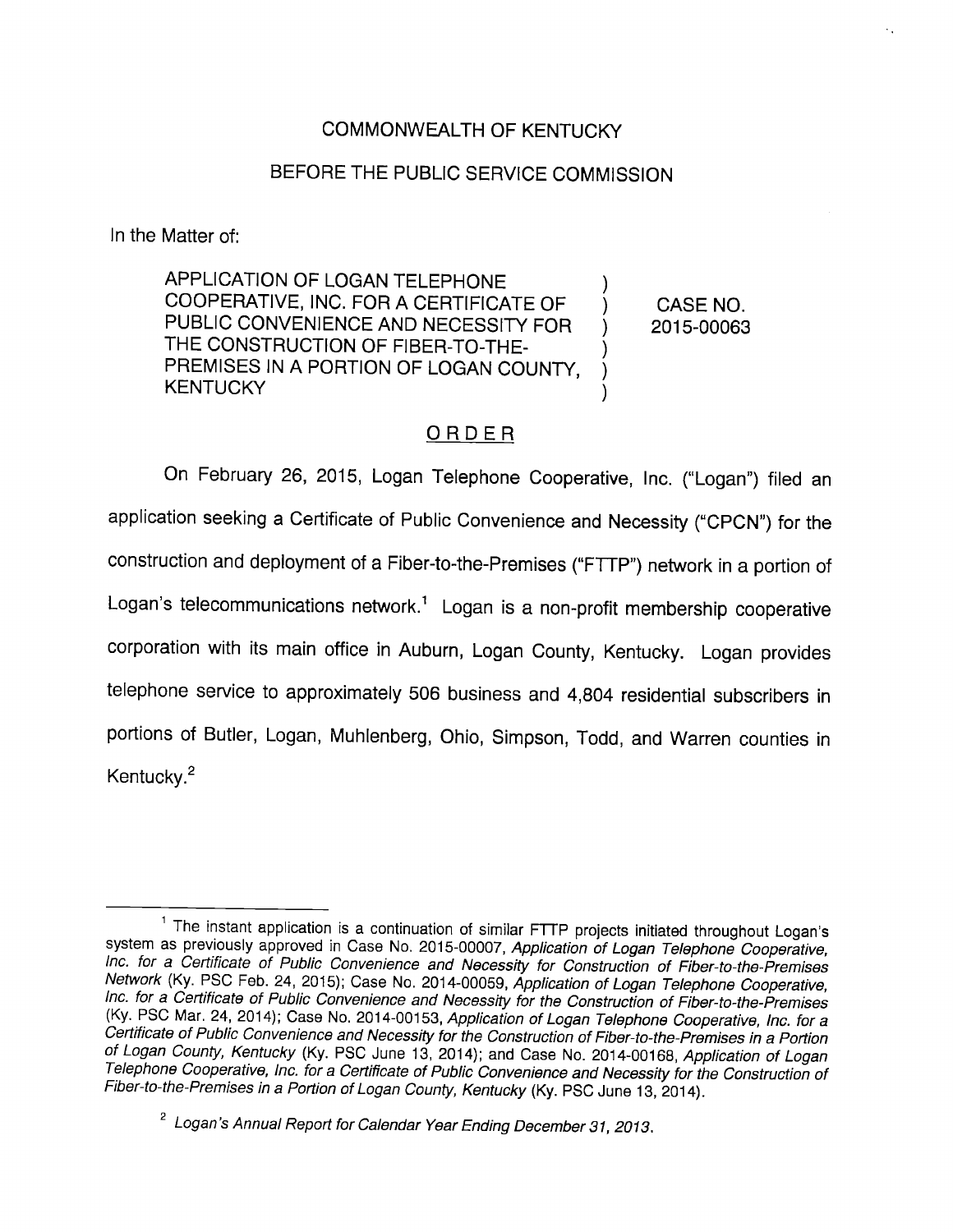### Description of Proposed Construction

Logan states that the purpose of the new construction is to deploy an FTTP network in and around the city of Lewisburg within the Lewisburg exchange in Logan County, Kentucky. The area targeted by the proposed construction is currently served by copper cable coming from the Lewisburg central office. As part of its proposed construction, Logan plans to install approximately 83 miles of direct buried<sup>3</sup> fiber optic cable and necessary electronics between the Lewisburg central office and each premise desiring enhanced broadband service along the proposed construction route.<sup>4</sup>

Logan states in its application that current subscribers are requesting higherspeed broadband services than what is currently available through the existing copper and fiber hybrid network. Logan further indicates that the deployment of the proposed FTTP network is necessary due to the current demand for increased broadband speed, along with the projected demand for increasingly higher speeds in the future.

Logan asserts that the advanced services made available through its proposed construction are critical to long-term economic growth and that these services may create new opportunities in employment, education, health care, and entrepreneurship. Logan also states that the proposed construction could improve quality of life for its subscribers through increased work-from-home opportunities, entertainment services, and cloud computing capabilities, as well as other offerings which require very high speed broadband service that is only available through FTTP networks such as that

<sup>&</sup>lt;sup>3</sup> While this project will not use financing through the Rural Utilities Service ("RUS"), Logan states that the construction will be performed under RUS specifications for direct buried plant and customer premise cable.

Logan projects the proposed construction will be able to provide enhanced service to an additional 733 customer locations and will initially provide customers with service of up to 100 megabits per second.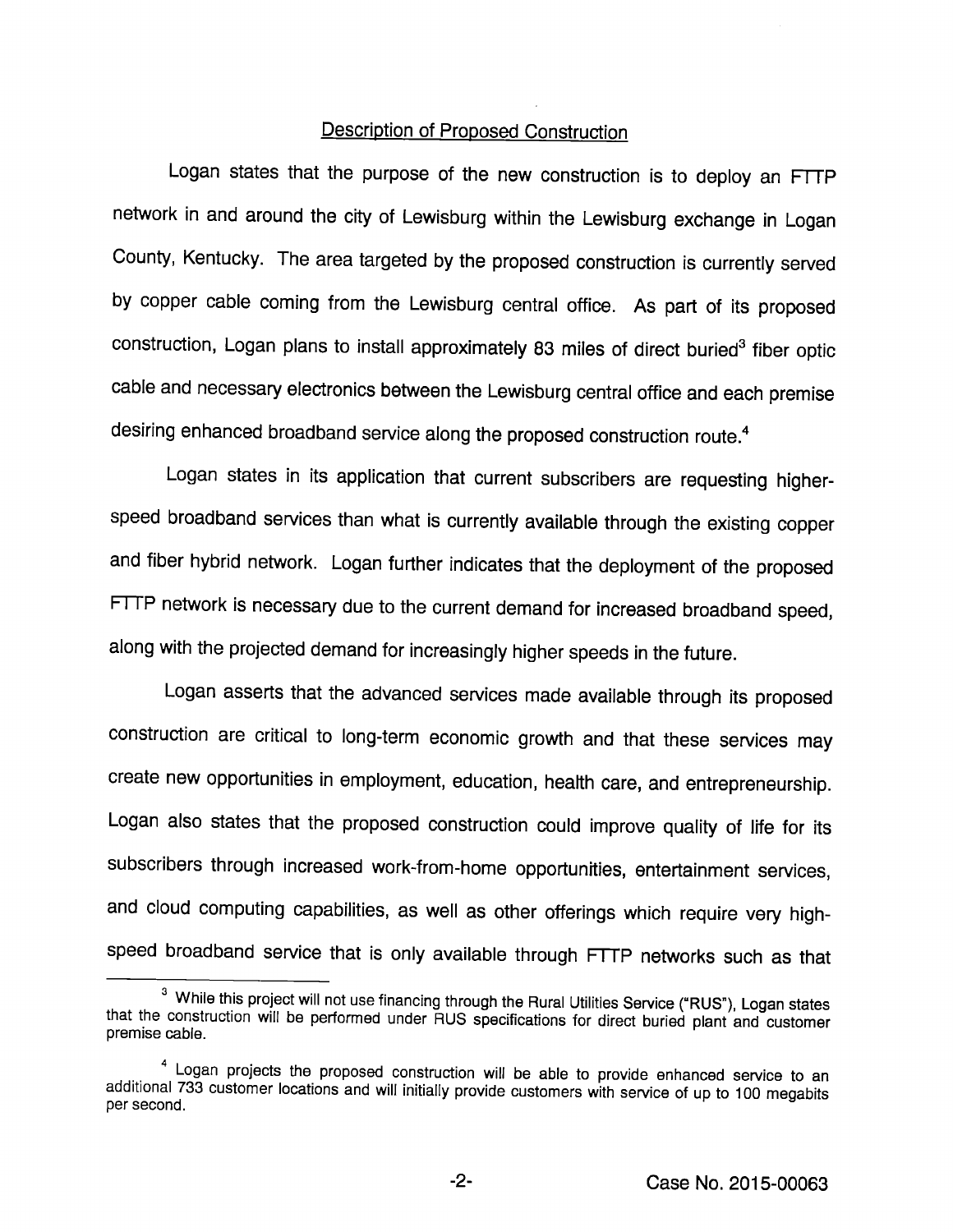proposed by Logan in its application. There is currently only one provider of competitive fixed broadband service in the proposed construction area, and there are no other companies providing basic teiephone service throughout Logan's service area.

The total estimated cost of the proposed construction is  $$5,191,430.<sup>5</sup>$  Logan plans to finance the proposed construction, engineering, and electronics costs through the use of existing capital assets, and asserts that it currently has sufficient funds available to meet the financial requirement of this project. Logan estimates that the annuai cost of operations in areas where the FTTP network will be deployed will significantly decline as a result of the proposed construction.<sup>6</sup> Logan does not anticipate requiring any local rate adjustments as a result of the new construction.

#### Discussion and Findings

It appears that the proposed construction will result in a significant expansion of the services available to subscribers and wili enhance Logan's ability to maintain its facilities and provide service to customers. However, the planned construction is extensive, with substantial costs, and is designed primarily for Logan to support services that may be beyond the jurisdiction of the Commission. $<sup>7</sup>$  The Commission</sup> recognizes that the Generai Assembiy has found that the provision of broadband and

| <sup>5</sup> The costs of the project are estimated at: |             |
|---------------------------------------------------------|-------------|
| <b>Outside Plant</b>                                    | \$4,247,555 |
| Central Office/Electronic Equipment                     | 359,063     |
| Engineering                                             | 584,812     |
| <b>TOTAL</b>                                            | \$5,191,430 |

<sup>&</sup>lt;sup>6</sup> Though a specific estimated savings was not provided, Logan cites a study by the FTTP Council which reports an estimated 20-percent savings in operational costs due to active FTTP deployment.

 $\frac{7}{1}$  KRS 278.5462 provides, in part, that the provision of broadband services is not subject to Commission regulation. However, the Commission retains authority to investigate and resolve complaints stemming from broadband service and has the authority to arbitrate and enforce interconnection agreements, interconnection agreements may include provisions related to remote terminals and central office facilities which may incorporate broadband services.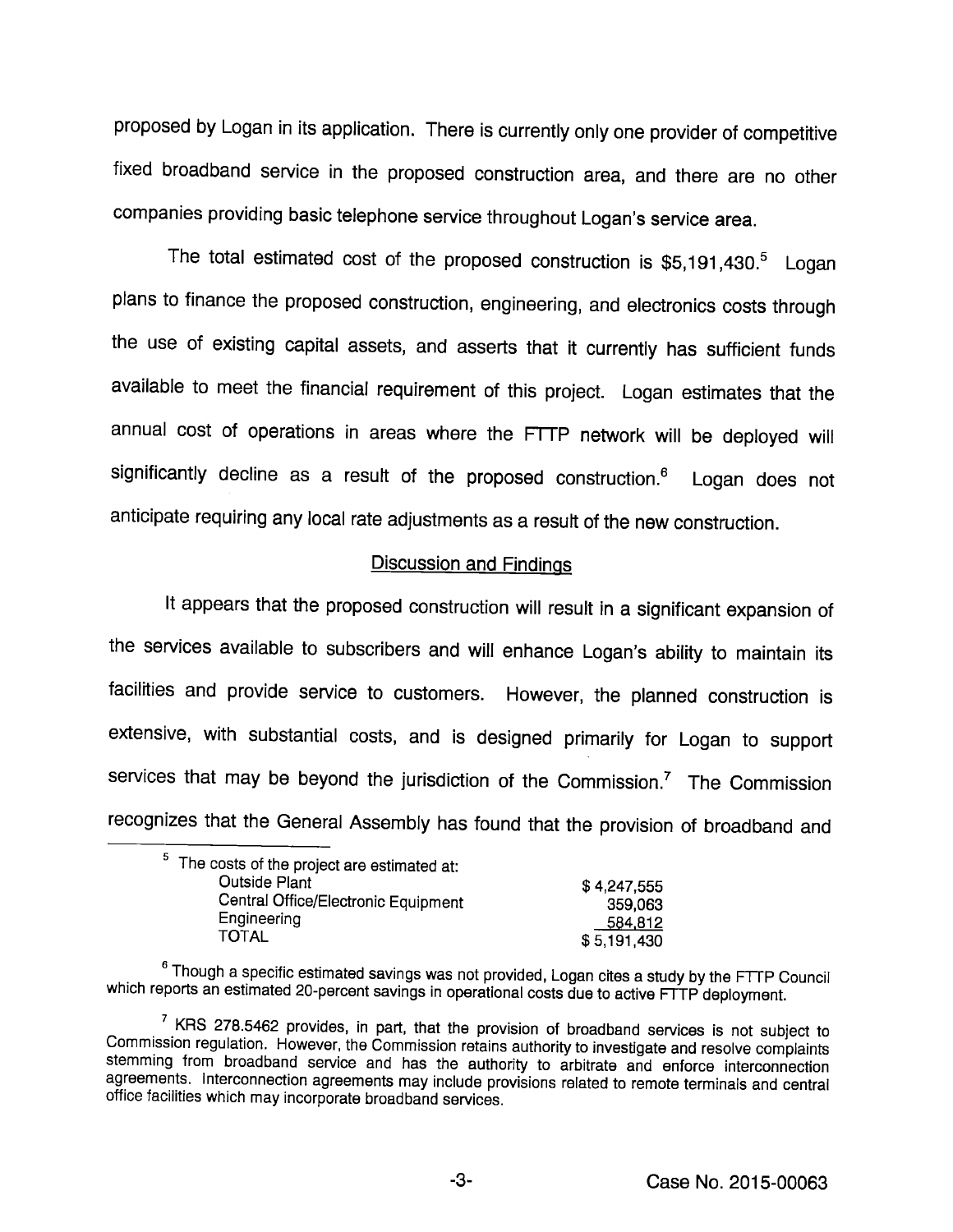other state-of-the-art telecommunications technologies are an "essential element to the Commonwealth's initiative to improve the lives of Kentucky citizens...."® Nevertheless, the Commission remains obligated to ensure that Logan's ability to offer safe, adequate, and reasonable basic local exchange service is not adversely affected.<sup>9</sup> Logan should carefully account for the costs associated with the construction of these facilities and properly allocate those costs to jurisdictional and non-jurisdictional services, respectively.<sup>10</sup>

The Commission, having considered the evidence of record and being otherwise sufficiently advised, finds that Logan should be authorized to proceed with the proposed construction as set forth in its application and described herein.

IT IS THEREFORE ORDERED that:

1. Logan is granted a Certificate of Public Convenience and Necessity to construct new facilities as set forth in its application and as described in this order.

2. Should the costs of the construction authorized herein exceed by more than 10 percent the estimated costs contained in the application, Logan shall immediately notify the Commission in writing of the adjustment and include an explanation of the additional costs for the Commission's approval.

3. As provided for in this Order, Logan shall maintain records that clearly and sufficiently document the proper allocation of costs for jurisdictional and nonjurisdictional services provided as a result of this construction project.

 $<sup>8</sup>$  KRS 278.546(1).</sup>

 $9$  KRS 278.542(1)(n).

<sup>&</sup>lt;sup>10</sup> The Commission retains the authority to review the reasonableness of such accounting procedures when considering adjustments of rates for basic local exchange service.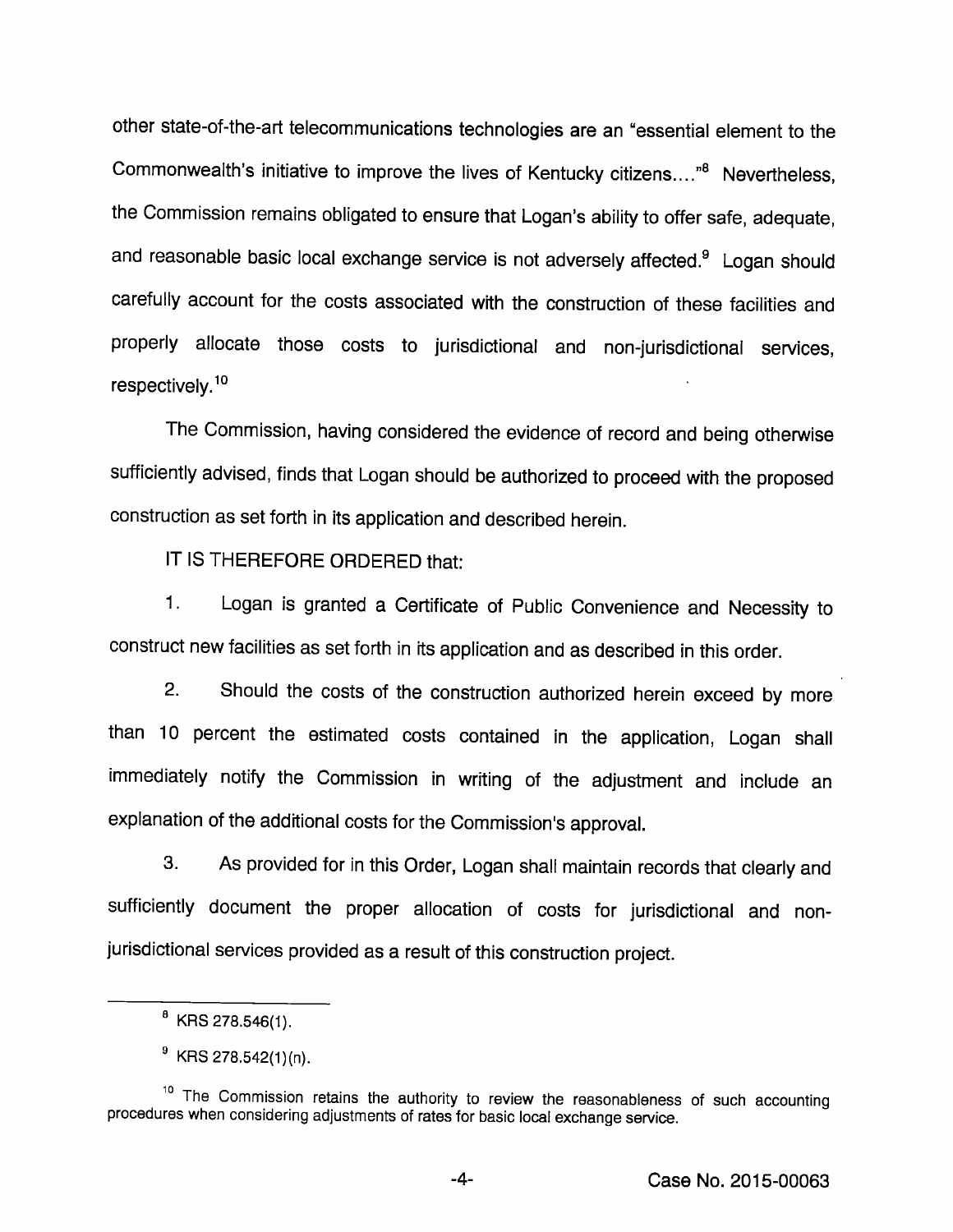4. Any documents filed pursuant to ordering paragraph 2 of this Order shall reference the number of this case and shall be retained in the utility's general correspondence file.

By the Commission



ATTEST: Executive<sup>D</sup>irector